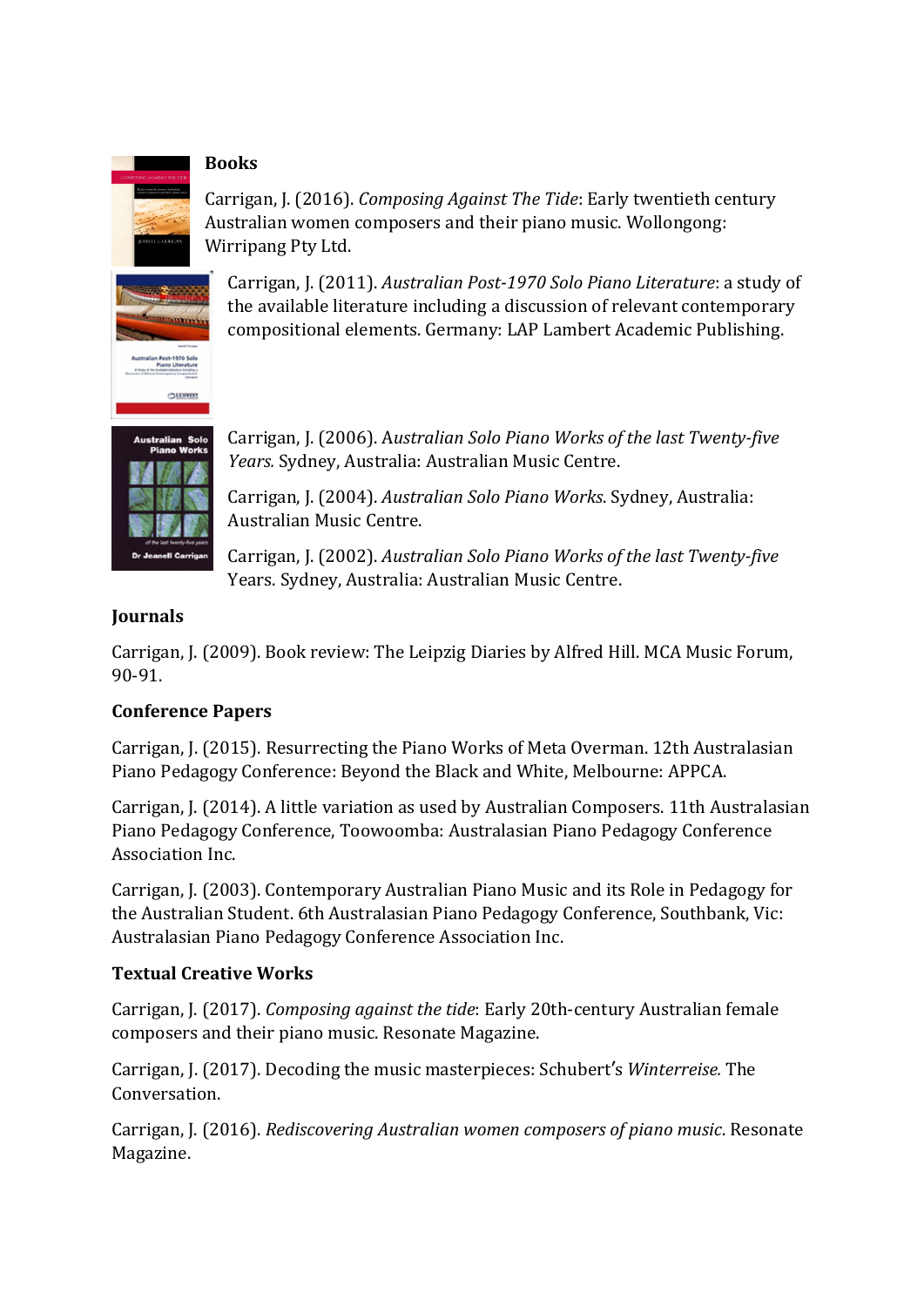Carrigan, J. (2018). Meta Overman Sonata II for Flute and piano, (pp. 10 - 28). Wollongong, Australia: Wirripang.

Carrigan, J. (2018). Meta Overman Sonata I for Flute and Piano, (pp. 10 - 38). Wollongong, Australia: Wirripang.

Carrigan, J. (2018). Meta Overman Works for Two Pianos Four Hands Volume 1, (pp. 1 - 16). Wollongong, Australia: Wirripang.

Carrigan, J. (2018). Meta Overman Works for Two Pianos Four Hands Volume Two. Meta Overman Works for Two Pianos Four Hands Volume 2, (pp. 5 - 29). Wollongong, Australia: Wirripang.

Carrigan, J. (2016). Volume I. Australian Heritage Collection, (pp. 5 - 107). Australia: Wirripang Pty Ltd.

Carrigan, J. (2016). Volume II. Australian Heritage Collection, (pp. 2 - 70). Australia: Wirripang Pty Ltd.

Carrigan, J. (2016). Volume III. Australian Heritage Collection, (pp. 1 - 86). Australia: Wirripang Pty Ltd.

Carrigan, J. (2015). Sonata for Clarinet and Piano. Sonata for Clarinet and Piano by Meta Overman, (pp. 10 - 47). Australia: Wirripang Pty Ltd.

Carrigan, J. (2015). Sonata for Viola and Piano. Sonata for Viola and Piano by Meta Overman, (pp. 10 - 46). Australia: Wirripang Pty Ltd.

Carrigan, J. (2014). Volume 1: The Sonatas; Volume 2: Variations, Impressions and Dances; Volume 3: Transcriptions and works originally for Orchestra; Volume 4: Educational pieces and works for children. The Piano Music of Meta Overman, (pp. 1 - 187). Australia: Wirripang Pty Ltd.

# **Music**

Carrigan, J. (2018). 1. Bilitis for flute, piano and narrator (Claude Debussy), 2. Sheherazade for voice, piano and flute (Maurice Ravel) 3. Sonata for flute and piano (Carl Reinecke). Once upon a time .. Recital Hall West, Sydney, Australia: Sydney Conservatorium of Music.

Carrigan, J., Brown, H. (2018). 1. Island Songs, 2. Galgenlieder. The Music of Meta Overman. Music Auditorium, WAAPA, Perth, Australia: Western Australian Academy of Performing Arts.

Carrigan, J. (2018). 1. Sideling Hill for flute and piano (Houston Dunleavy), 2. Fireball for clarinet and piano (Houston Dunleavy), 3. Mourning Song and Mourning Dance for violin, cello and piano (Houston Dunleavy), 4. The Submerging City for cello and piano (Eve Duncan), 5. Little Botanicus for clarinet, cello and piano (Eve Duncan). Sirius Chamber ensemble: Meet the Composer. Christ Church Lavender Bay, Sydney, Australia: Sirius Chamber Ensemble.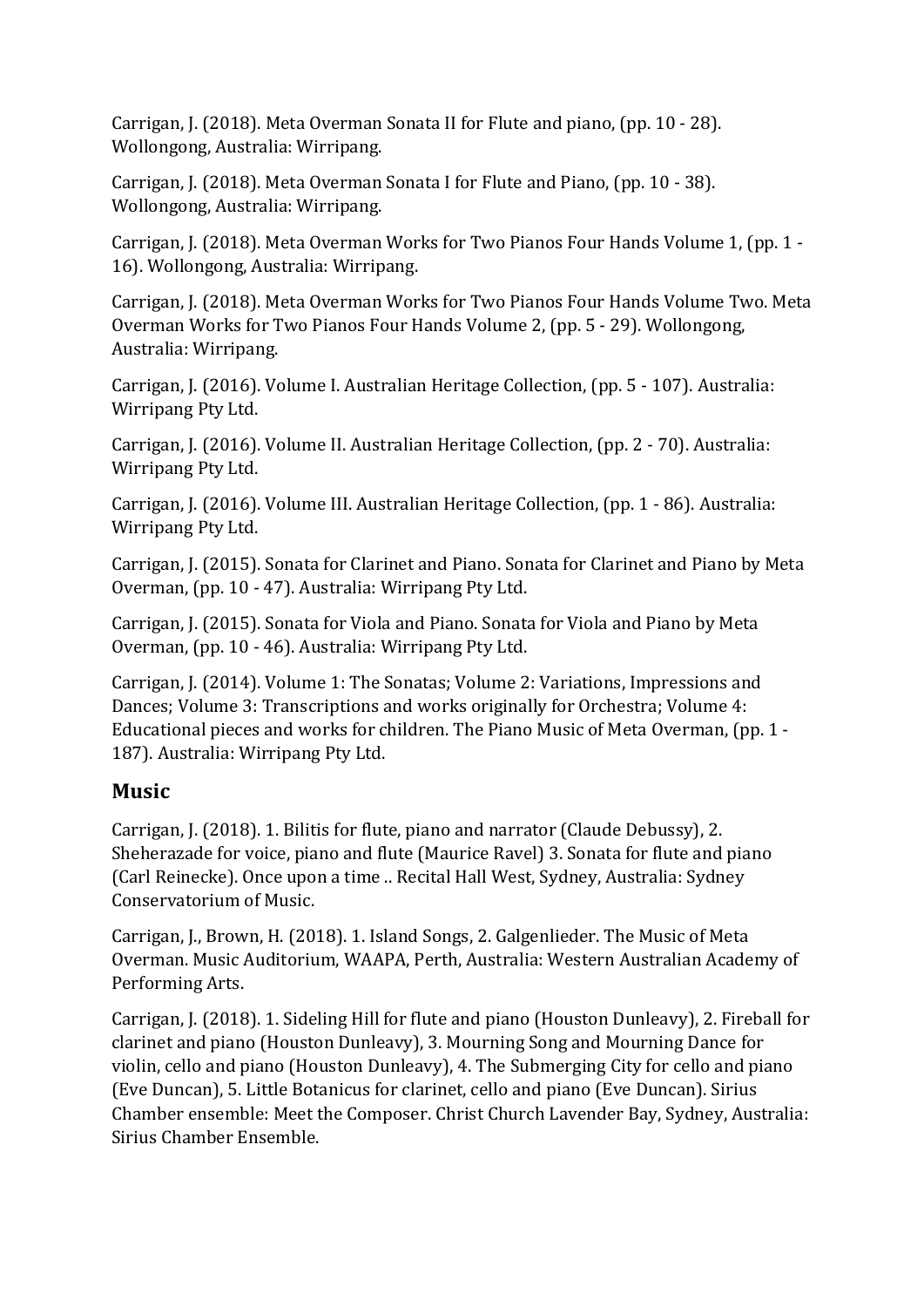Carrigan, J., Richter, G. (2018). Concerto for piano, violin and string orchestra by Felix Mendelssohn. Kendall National Violin Competition Celebration of Youth Concert. Kendall School of Arts, Kendall, Australia: Kendall National Violin Competition.

Carrigan, J., Khor, C. (2018). Pegasus Dance. The Music of Meta Overman. Music Auditorium, WAAPA, Perth, Australia: Western Australian Academy of Performing Arts.

Carrigan, J., Malcolm, C. (2018). Sonata II for Flute and Piano. The Music of Meta Overman. Music Auditorium, WAAPA, Perth, Australia: Western Australian Academy of Performing Arts.

Carrigan, J., Oorschot, E. (2018). Twee Liedern. The Music of Meta Overman. Music Auditorium, WAAPA, Perth, Australia: Western Australian Academy of Performing Arts.

Carrigan, J., Price-Norgaard, M. (2018). Two Pieces for two pianos: 1. The Quay, 2. The Stone Lion. The Music of Meta Overman. Music Auditorium, WAAPA, Perth, Australia: Western Australian Academy of Performing Arts.

Carrigan, J. (2017). Fratres by Arvo Paert, Sonata in A Major by Cezar Franck, Tsigane by Maurice Ravel. Lunch Time Series. Pymble Ladies College Hall, Sydney, Australia: Kawai Sydney International Piano Masterclass festival.

Carrigan, J., Richter, G. (2017). Sonata for flute and piano by B. Rubinstein, Trio for flute, violin and piano H254 by Bohuslav Martinu, Sonata for violin and piano Op. 21 by Ernst Toch and Sonata for flute and piano Op. 120 by Y. Bowen. Staff Chamber Music Series. Recital Hall West, Sydney Conservatorium of Music, Sydney, Australia: Sydney Conservatorium of Music.

Carrigan, J., Richter, G. (2017). Winterreise D911 by Franz Schubert, Trio No. 1 in Bb major D898 by Franz Schubert. Winterreise in Concert. Independent Theatre, North Sydney, Australia: Sydney Schubert Society.

Carrigan, J., Howie, D., Shovk, P. (2016). 1. Overture on Three Russian Themes (Balakirev) 2. Grande Marches (Funeral) No. 3 (Schubert) 3. Grande Marche No. 5 (Schubert) 4. Arrangement of the Overture to A Midsummer Night's Dream (Mendelssohn) 4. Five Spanish Dances (Moszkowski) 5. Dans Macabre (Saint Saens). Eight Plays Two. Recital Hall West, Sydney Conservatorium of Music, Sydney, Australia: Sydney Conservatorium of Music.

Carrigan, J., Richter, G. (2016). 1. Sonatina in A minor D385 2. Introduction and Variations D 802 on a theme from the *Mullerliede* (Trockne Blumen) 3. Fantasy in C major D 934. Elective Affinities: Transcendence of Poetry. Recital Hall West, Sydney Conservatorium of Music, Sydney, Australia: Sydney Conservatorium of Music.

Carrigan, J., Richter, G. (2016). Elective Affinities - Philosopher and Musician Ernest Toch. Elective Affinities - Philosopher and Musician Ernest Toch. Recital Hall West, Sydney Conservatorium of Music, Sydney, Australia: Sydney Conservatorium of Music.

Richter, G., Choe, M., Carrigan, J. (2014). Trio No. 1 for Piano, Violin and Violoncello in three movements. Piano Trios Australis. Recital Hall West, SCM, Sydney, Australia: Sydney Conservatorium of Music.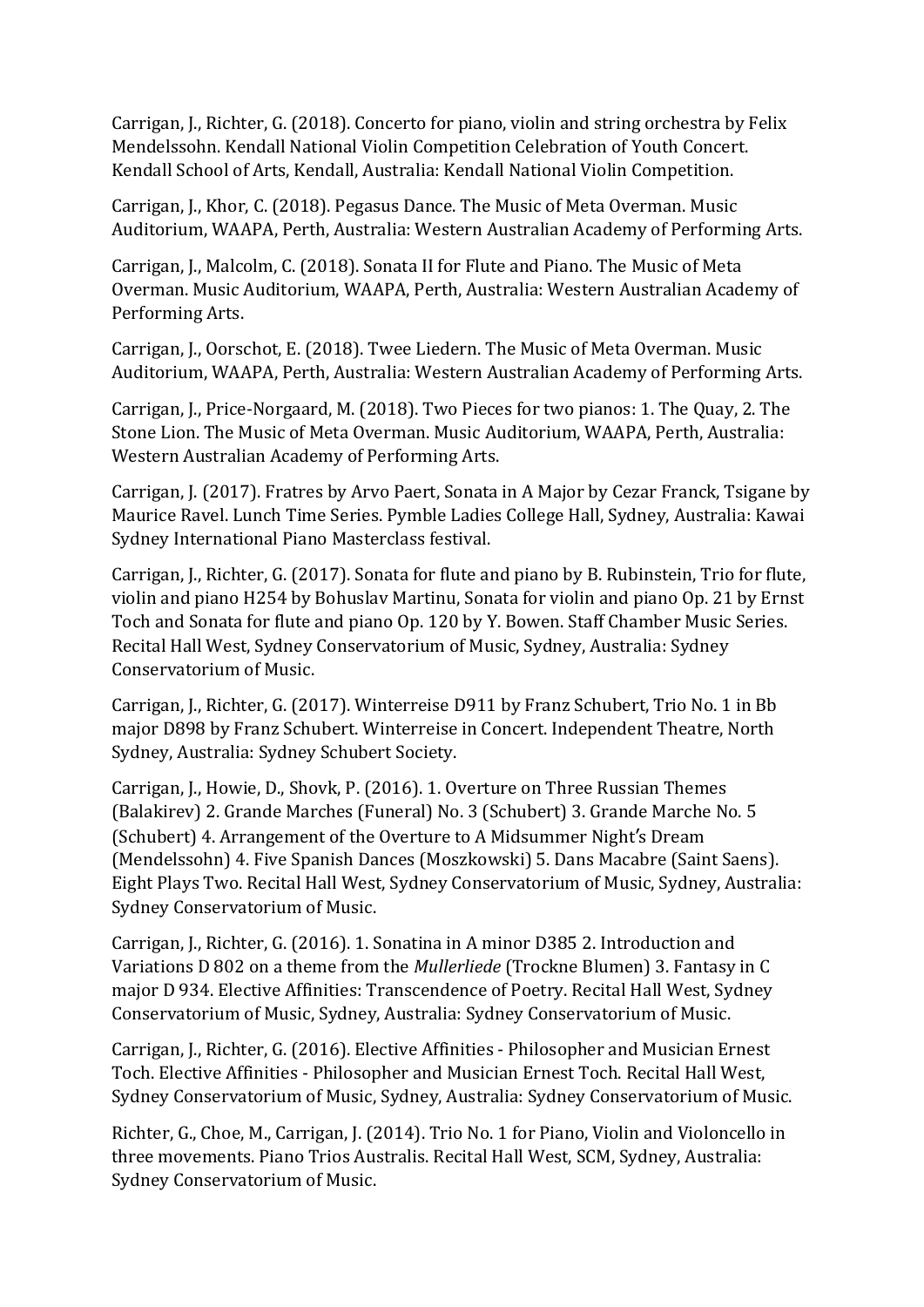Oguey, A., Newsome, S., Carrigan, J., Inomata, S. (2012). Kakimori Bunko. As Small Birds Play. Recital Hall East, Sydney Conservatorium of Music, Sydney, Australia: Sydney Conservatorium of Music.

Carrigan, J. (2012). Kakimori Bunko. As Small Birds Play. Recital Hall East, Sydney Conservatorium of Music, Sydney, Australia: Sydney Conservatorium of Music.

Carrigan, J. (2012). Night Pieces. Cocktail Hour Recital Series | Precipice. Sydney Conservatorium of Music, Recital Hall East, Sydney, Australia: Sydney Conservatorium of Music.

De Korte, N., Carrigan, J. (2012). Precipice. Cocktail Hour Recital Series | Precipice. Sydney Conservatorium of Music, Recital Hall East, Sydney, Australia: Sydney Conservatorium of Music.

Still, A., Newsome, S., Carrigan, J. (2011). 1. Siren 2. Light Pressure. Otherworldly Winds. Recital Hall East, Sydney Conservatorium of Music, Sydney, NSW, Australia: Sydney Conservatorium of Music.

Carrigan, J., Richter, G., Lojewski, M. (2010). "Grand Trio" E Major op.10. St. Peters Presbyterian Church, North Sydney, Australia: Sydney Schubert Society.

Richter, G., Carrigan, J., Blake, S., Constantino, S. (2010). 1. Piano quartet in a minor: Nicht zu schnell - mit Liedenschaft - Entschlossen 2. Adagio and Rondo Concertante in F. St Peters Uniting Church, Sydney, Australia: Schubert Society.

Carrigan, J., Marsden, M. (2010). 1. Sonata No. 1 in A minor for violin and piano, Op. 105 2. Canzone for violin and piano, Op. 38a 3. Divertimento for violin and piano 4. Soliloquy for violin and piano 5. Nocturne in E flat Major, Op. 9 , No. 2 6. Waltz in A minor, Op. 34, No. 2 7. Polish Variations for violin and piano. Cocktail Hour Series. Recital Hall East, Sydney, Australia: Sydney Conservatorium of Music.

Blake, S., Carrigan, J., Richter, G., Costantino, S. (2010). 1.Adagio & Rondo Concertante in F (12") 2. Piano Quartet in A minor (10"). Schubertiade 341 Mahler & Schubert. St Peters Presbyterian Church, North Sydney, Australia: Schubert Society.

Carrigan, J., Richter, G. (2010). 1.Posthumous Sonata (13') 2. Sonata in A major (28') 3.Sonata (16'). Cocktail Hour Performance. Recital Hall East, Sydney, Australia: Sydney Conservatorium of Music.

Carrigan, J., O'Donnell, L. (2010). Infinite Heartbeat. The Finalists of the 2010 Competition. Kendall School of Arts, Kendall, Australia: Kendall National Violin Competition.

Carrigan, J., Easthope, S. (2009). 1. Selected Lieder: *Rastloses Wandern*. Schubertiade 338: Schubert & Friends. Goethe Institute, Sydney, Australia: Sydney Schubert Society Inc.

Pidcock, C., Carrigan, J. (2009). 1.Cello Sonata No.2 in F major, Op.99. Crossroads Festival (The Central Coast Music Exchange): Concert Two. Brentwood Retirement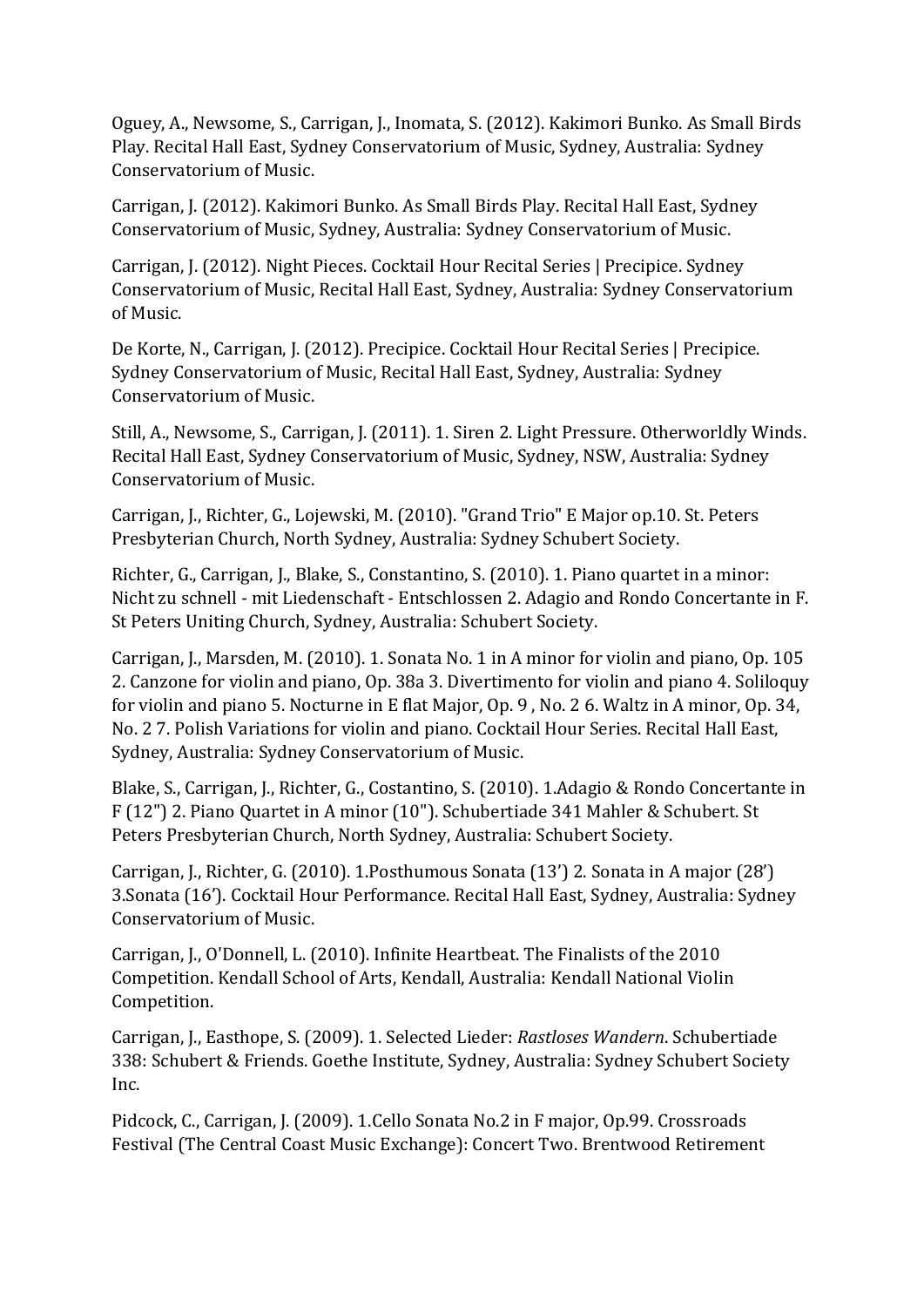Village, Kincumber, NSW 2251, Kincumber, Australia: Central Coast Music Exchange and Australian String Academy.

Carrigan, J., Richter, G., Lindemann, H. (2009). 1.Sonata E flat major for Viola & Piano 2. Sonata F major for Violin & Piano. Schubertiades 2009: Schubert, Mendelssohn & Hummel. St Peter's Presbyterian Church, Blues Point Rd, North Sydney, Sydney, Australia: The Sydney Schubert Society Inc.

Carrigan, J., Richter, G., Blake, S. (2009). 1.Sonata in G, Op.78 2 .Fantasie-Stuecke 3.Trio in D minor, Op.63. Trio Novalis. Chapel Theatre, Tamworth Regional Conservatorium of Music, Tamworth, NSW, Australia: Tamworth Regional Conservatorium of Music.

Carrigan, J., Pidcock, C. (2009). 1.Suite for Cello solo no 6 in D major, BMW 1012 2. Fantasiestücke, Op.73 3.Sonate for Klavier und Violoncello, F major Opus 99 4.Intermezzo (from Goyescas). 5th Concert in the 2009 Subscription Series, Seventieth Season. Cardinal Cerretti Memorial Chapel, St Patrick's Estate, Manly, Sydney, Australia: Manly Music Club.

Carrigan, J., Marsden, M., Marsden, J. (2009). 1.Trio in One Movement Op.4 for Violin, Viola and Piano 2. Sonata Op.120 No.2 in E flat major for Viola and Piano 3.Sonata Op.18 for Violin and Piano 4.Oblivion:Milonga 5.Valse Oubliée 6.Under the Lindens from Scènes Alsaciennes. Members of the Linden Trio with Jeanell Carrigan. Forestville Uniting Church, 9 Darley St, Sydney, Australia: Wyvern Music Forestville: Music for Sharing.

Carrigan, J., Easthope, S., Richter, G., Morris, C., Costantino, S., Tillers, I., Choe, M., Blake, S. (2009). Schubertiade 338 l 1. Quintet for Strings C Minor 2. Rastloses Wandern 3. An die Entfernte 4. Der Traum 5. Der Abschied 6. Suleika 7. Wonne der Wehmut 8. Piano Trio E Flat Major Op. 100, D 929. Schubertiade 338. Goethe Institute, Sydney, Australia: Sydney Schubert Society Inc.

| <b>Recorded</b> /<br><b>Rendered</b><br>Performance | Carrigan, J, Kortum J. (2019) Aulos Australis. Sonatas for<br>Flute and Piano by Australian Women. (Wirripang,)                                         |
|-----------------------------------------------------|---------------------------------------------------------------------------------------------------------------------------------------------------------|
|                                                     | Carrigan, J, Ryan, B. (2018) Letters from a Black Snake.<br>Songs for baritone and piano by George Palmer and<br>Ralph Vaughan Williams. (CD Wirripang) |
|                                                     | Carrigan, J. (2017). The Voice of Love, CD, Wirripang<br>website, iTunes, Radio, Wollongong, Australia:<br>Wirripang.                                   |
|                                                     | Carrigan, J., Choe, M. (2017). The Voice of Love, CD,<br>Wollongong, Australia: Wirripang.                                                              |
|                                                     | Carrigan, J. (2016). Nostalgia. Piano Music by Australian<br>Women, CD, Wollongong, Australia: Wirripang.                                               |
|                                                     | Carrigan, J. (2014). The Piano Music of Meta Overman:<br>Koningin van der Klankkleur en Fantasie, CD,<br>Wollongong, Australia: Wirripang.              |